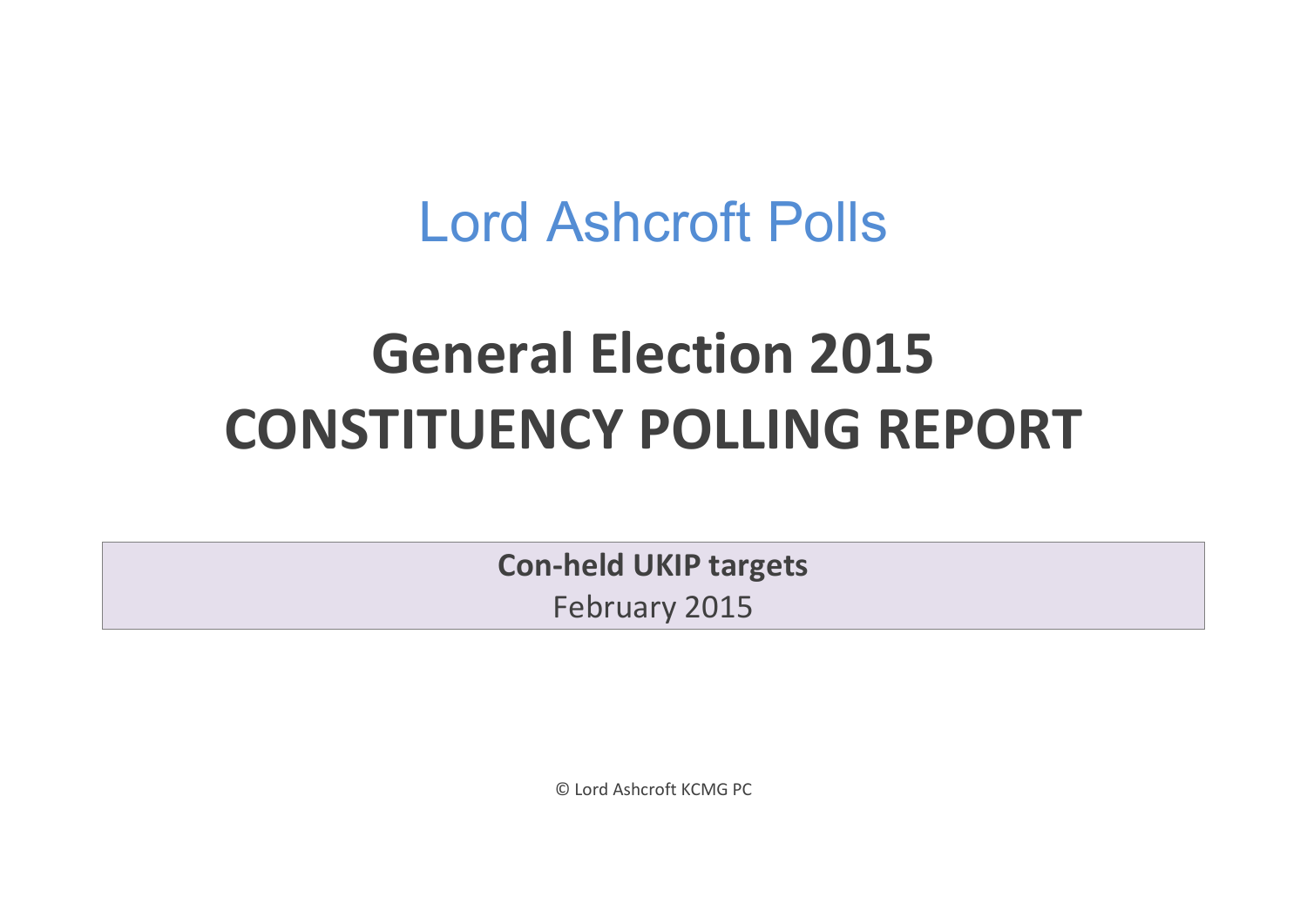4,003 adults were interviewed by telephone between 26 January and 5 February in the following constituencies:

| <b>CON-HELD UKIP TARGETS</b>                                            |
|-------------------------------------------------------------------------|
| <b>Boston &amp; Skegness</b> $(1,000: 26 \text{ Jan} - 5 \text{ Feb})$  |
| <b>Castle Point</b> $(1,002:26 \text{ Jan } -5 \text{ Feb})$            |
| North East Cambridgeshire $(1,000:26 \text{ Jan } -5 \text{ Feb})$      |
| South Basildon & East Thurrock $(1,001:26 \text{ Jan } -5 \text{ Feb})$ |

For each constituency, results were weighted to be representative of all adults living in the constituency. Results are weighted by recalled past vote at the last general election and stated likelihood to turn out at the next. A proportion of those who don't know or refuse to say how they will vote are re-allocated to the party they voted for at the 2010 general election. Full data tables are available at www.LordAshcroftPolls.com.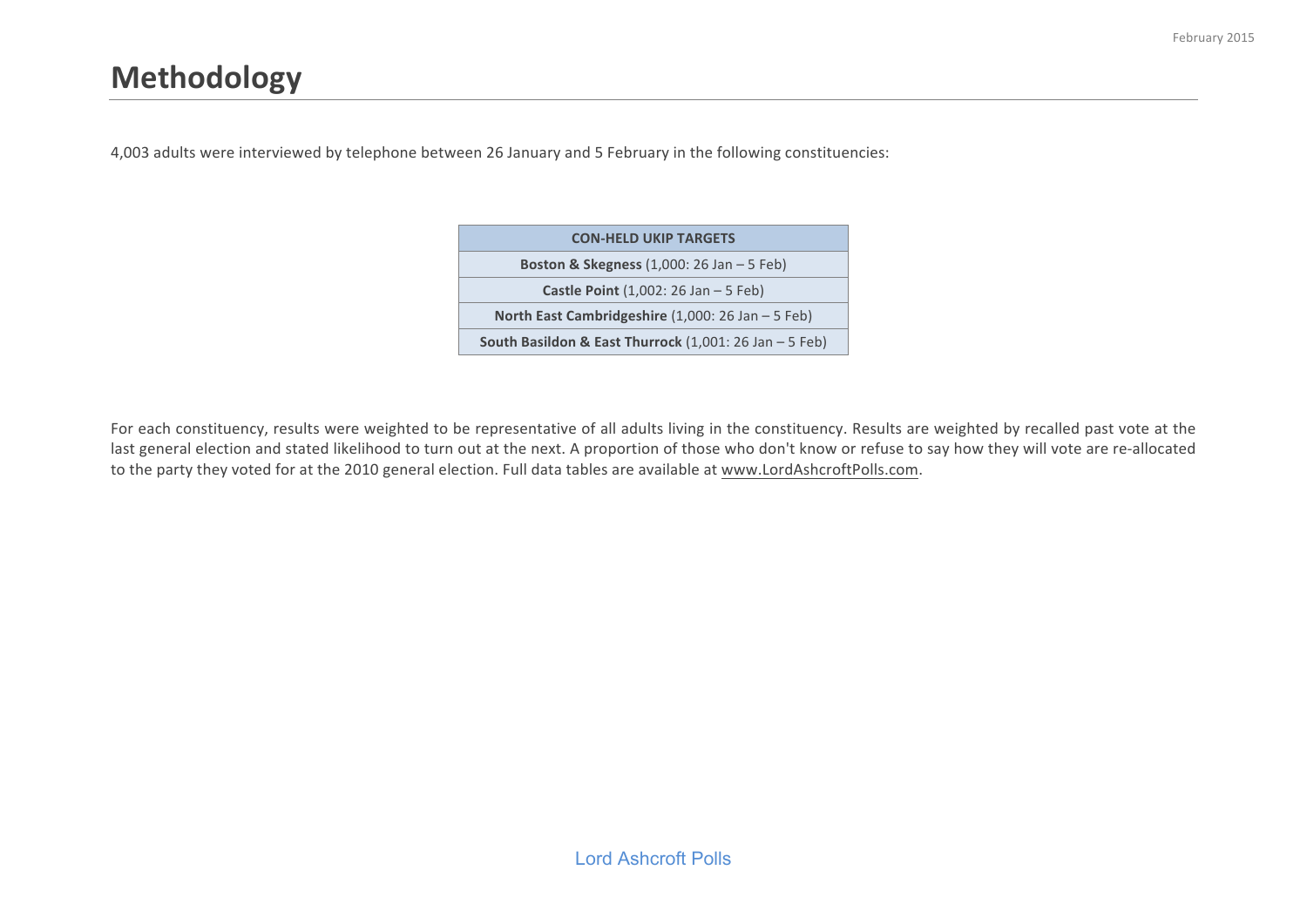- 1. If there were a general election tomorrow, which party would you vote for? Would it be Conservative, Labour, Liberal Democrat, UKIP, or another party? If 'another party': Would that be, the Green Party, the British National Party (BNP), or some other party – or do you not know how you would vote?
- 2. And thinking specifically about your own parliamentary constituency at the next general election and the candidates who are likely to stand for election to Westminster there, which **party's candidate do you think you will vote for in your own constituency?** *[Prompts as at Q1]*

|                                  |     |     | Standard voting intention (Q1) |             |              |       |           |           | Constituency voting intention (Q2) |             |          |            |      | Swing since           | Implied  |
|----------------------------------|-----|-----|--------------------------------|-------------|--------------|-------|-----------|-----------|------------------------------------|-------------|----------|------------|------|-----------------------|----------|
| % (change since 2010)            | Con | Lab | Lib Dem                        | <b>UKIP</b> | <b>Green</b> | Other | Con       | Lab       | <b>Lib Dem</b>                     | <b>UKIP</b> | Green    | Other      | Lead | 2010<br>(on local VI) | result   |
| <b>Boston &amp; Skegness</b>     | 39  | 17  |                                | 35          |              |       | $38(-11)$ | $17(-4)$  | $5(-10)$                           | $35 (+26)$  | $3 (+3)$ | $2(-4)$    |      | 18.5% Con-UKIP        | Con hold |
| <b>Castle Point</b>              | 39  | 18  |                                | 37          |              |       | $37(-7)$  | $16 (+1)$ | $3(-6)$                            | $36 (+36)$  | $2 (+2)$ | $6(-26)$ * |      | 21.5% Con-UKIP        | Con hold |
| <b>North East Cambridgeshire</b> | 41  | 19  |                                | 27          |              |       | $46(-6)$  | $17(-1)$  | $7(-13)$                           | $25 (+20)$  | $4 (+4)$ | $1(-4)$    | 21   | 13% Con-UKIP          | Con hold |
| South Basildon & East Thurrock   | 34  | 28  |                                | 28          |              |       | $35(-9)$  | $28(-3)$  | $3(-10)$                           | $29 (+23)$  | $3 (+3)$ | $1(-5)$    |      | 16% Con-UKIP          | Con hold |

\* in 2010 Bob Spink stood as an Independent candidate and came second with 12,174 (27%)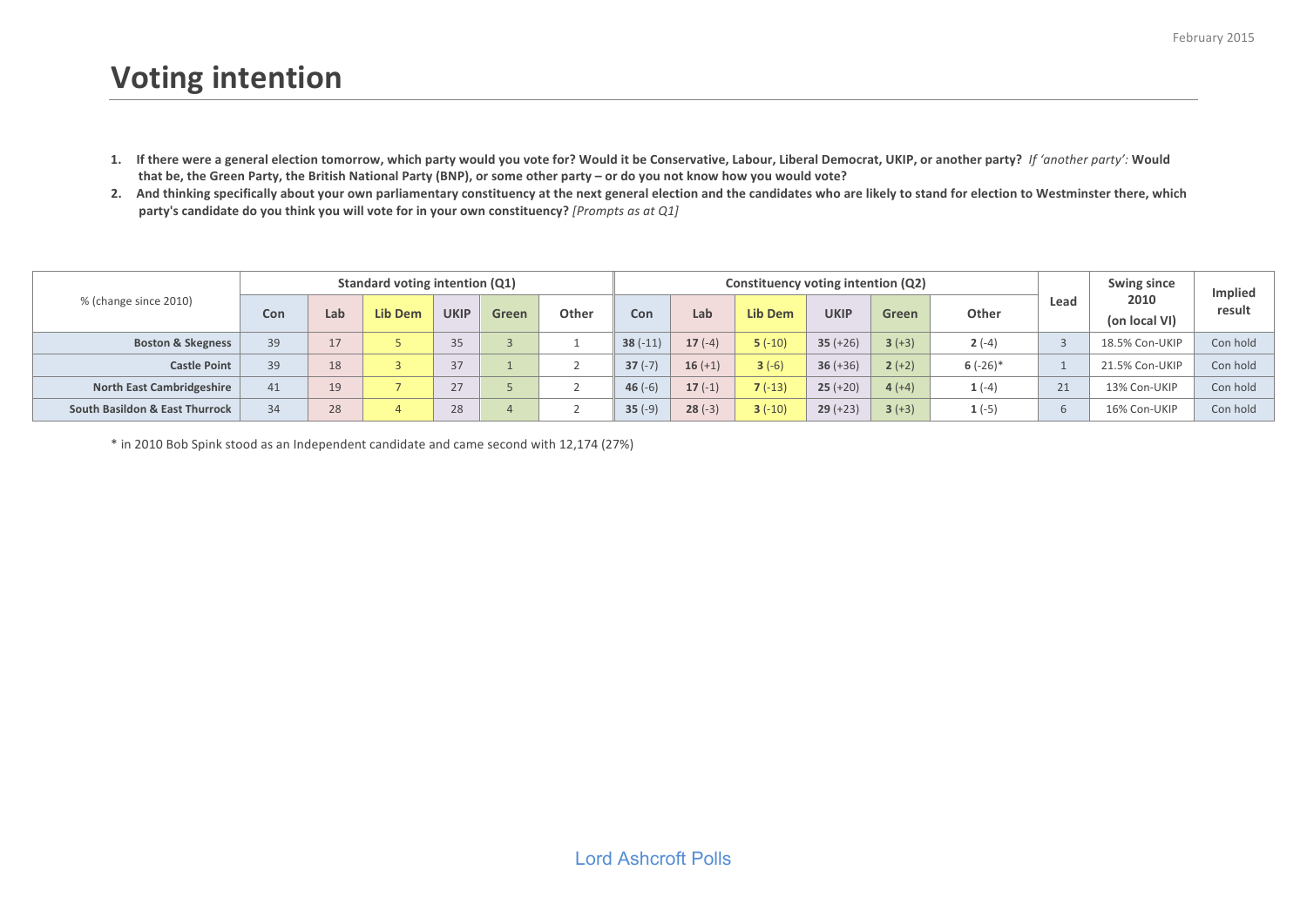## **Aggregate battleground results**

Data weighted to be representative of the four seats combined.

#### If there were a general election tomorrow, which party would you vote for?

| $\Omega$      |     |     | <b>Standard voting intention</b> |                     |       |     |                         | Constituency voting intention |             |       | Swing (based  |
|---------------|-----|-----|----------------------------------|---------------------|-------|-----|-------------------------|-------------------------------|-------------|-------|---------------|
| $\prime\circ$ | Con | Lab | <b>Lib Dem</b>                   | <b>UKIP</b>         | Other | Con | Lab                     | <b>Lib Dem</b>                | <b>UKIP</b> | Other | on const. VI) |
| Con-UKIP      | 38  | 20  |                                  | $\sim$ $\sim$<br>32 |       | 39  | 1 <sub>0</sub><br>ب باد |                               | 32          |       | 18% Con-UKIP  |

Are there any parties you would definitely not vote for at the next general election?

|                 |                         |                    | <b>ALL VOTERS</b>    |                         |                    | <b>Conservative voters</b>         |                         | Labour voters           |                                    |                         |                         | <b>Lib Dem voters</b>     |                                | <b>UKIP voters</b> |                           |                      |  |
|-----------------|-------------------------|--------------------|----------------------|-------------------------|--------------------|------------------------------------|-------------------------|-------------------------|------------------------------------|-------------------------|-------------------------|---------------------------|--------------------------------|--------------------|---------------------------|----------------------|--|
| 70              | <b>Rule out</b><br>Cons | Rule out<br>Labour | Rule out<br>Lib Dems | Rule out<br><b>UKIP</b> | Rule out<br>Labour | <b>Rule out</b><br><b>Lib Dems</b> | Rule out<br><b>UKIP</b> | <b>Rule out</b><br>Cons | <b>Rule out</b><br><b>Lib Dems</b> | Rule out<br><b>UKIP</b> | <b>Rule out</b><br>Cons | <b>Rule out</b><br>Labour | <b>Rule out</b><br><b>UKIP</b> | Rule out<br>Cons   | <b>Rule out</b><br>Labour | Rule out<br>Lib Dems |  |
| <b>Con-UKIP</b> |                         |                    | υJ                   |                         |                    | $\overline{\phantom{a}}$<br>1 L    |                         |                         | 69                                 |                         | ں ر                     |                           | 74                             |                    |                           | oт                   |  |

Thinking about Britain's economy – including things like jobs, wages, prices, taxes and interest rates – how do you think the British economy will fare over the next year – for the country as a whole, and for you and your family?

|          |                |         | <b>ALL VOTERS</b> |             |      |              | <b>Conservative voters</b><br>Labour voters |              |      |              |      |              |      | Lib Dem voters |      |              | <b>UKIP voters</b> |              |      |              |
|----------|----------------|---------|-------------------|-------------|------|--------------|---------------------------------------------|--------------|------|--------------|------|--------------|------|----------------|------|--------------|--------------------|--------------|------|--------------|
|          |                | Countrv |                   | Me & family |      | Country      |                                             | Me & family  |      | Country      |      | Me & family  |      | <b>Country</b> |      | Me & family  |                    | Country      |      | Me & family  |
|          | Well           | Badly   | Well              | Badly       | Well | <b>Badly</b> | Well                                        | <b>Badly</b> | Well | <b>Badly</b> | Well | <b>Badly</b> | Well | <b>Badly</b>   | Well | <b>Badly</b> | Well               | <b>Badly</b> | Well | <b>Badly</b> |
| Con-UKIP | C <sub>o</sub> |         |                   | $\sim$      |      |              |                                             | ᅩ            | 74   |              |      | $\sim$       |      | 28             |      | ر ے          | 48                 |              |      |              |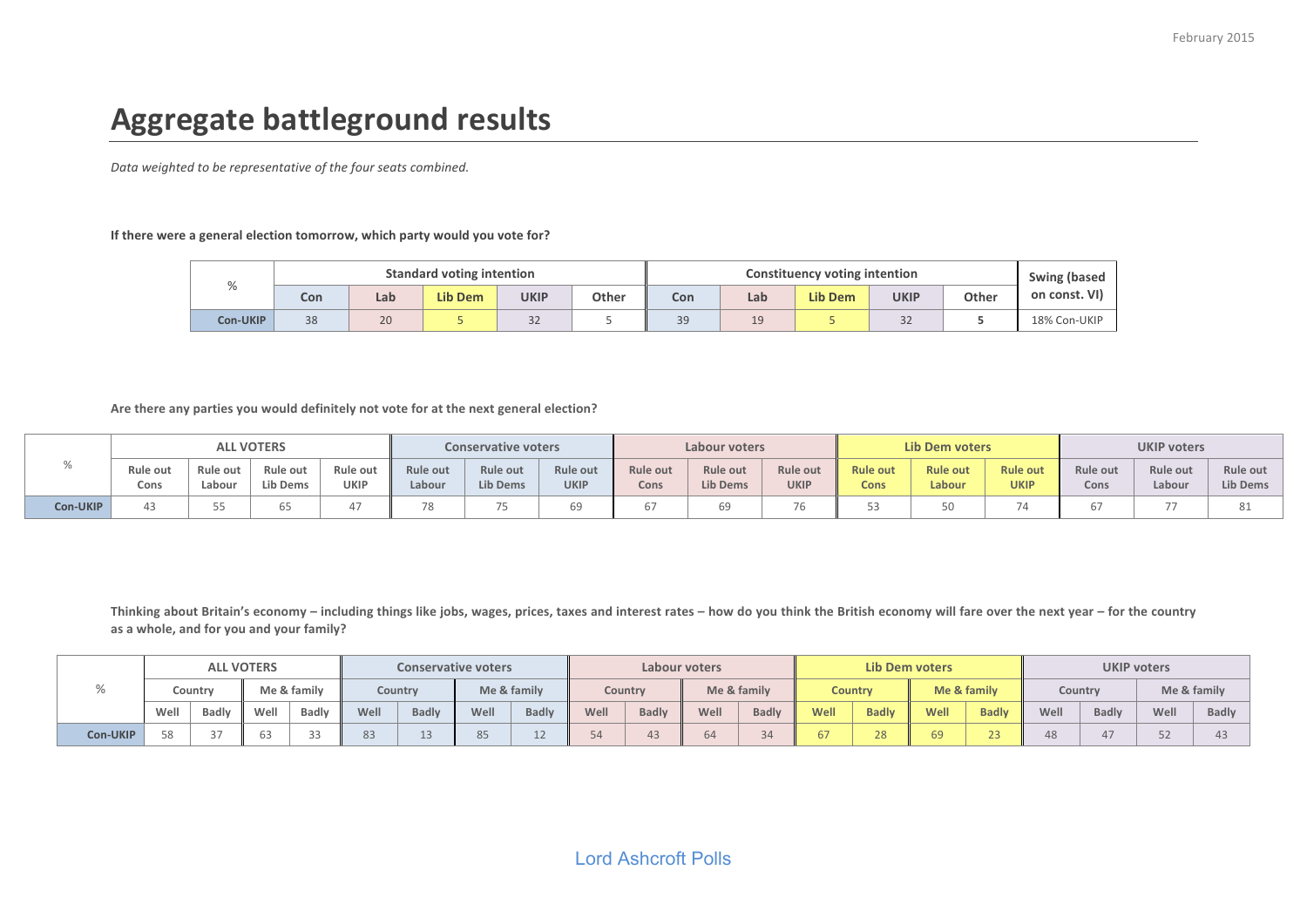#### Which of the following statements do you most agree with?

- (a) I am satisfied with the job David Cameron is doing overall as Prime Minister
- (b) I am dissatisfied with the job that David Cameron is doing overall as Prime Minister BUT I'd still prefer to have him as Prime Minister than have Ed Miliband as Prime Minister
- (c) I am dissatisfied with the job that David Cameron is doing overall as Prime Minister AND I'd prefer to have Ed Miliband as Prime Minister instead.

|          |                  | <b>ALL VOTERS</b> |                 |           | <b>Conservative voters</b> |          | Labour voters    |          |          |                  | <b>Lib Dem voters</b> |                 | <b>UKIP voters</b> |          |          |  |
|----------|------------------|-------------------|-----------------|-----------|----------------------------|----------|------------------|----------|----------|------------------|-----------------------|-----------------|--------------------|----------|----------|--|
|          | <b>Satisfied</b> | Prefer            | Prefer          | Satisfied | Prefer                     | Prefer   | <b>Satisfied</b> | Prefer   | Prefer   | <b>Satisfied</b> | Prefer                | Prefer          | <b>Satisfied</b>   | Prefer   | Prefer   |  |
|          | with DC          | DC to EM          | <b>EM</b> to DC | with DC   | DC to EM                   | EM to DC | with DC          | DC to EM | EM to DC | with DC          | DC to EM              | <b>EM</b> to DC | with DC            | DC to EM | EM to DC |  |
| Con-UKIP |                  |                   |                 |           | 24                         |          |                  |          |          |                  |                       |                 |                    |          |          |  |

I would like to ask whether any of the main political parties have contacted you over the last few weeks – whether by delivering leaflets or newspapers, sending personally addressed letters, emailing, telephoning you at home or knocking on your door. Have you heard in any of these ways from the Conservatives, Labour, the Lib Dems or UKIP?

| %       | <b>Heard from</b><br><b>Conservatives</b> | <b>Heard from</b><br>Labour | <b>Heard from</b><br><b>Lib Dems</b> | Heard<br>from UKIP | None of them |
|---------|-------------------------------------------|-----------------------------|--------------------------------------|--------------------|--------------|
| Con-Lab | 10                                        |                             |                                      | 15                 |              |

Which of the following would you most like to see as the outcome of the next election? A Conservative government, a coalition between the Conservatives and the Liberal Democrats, a coalition between Labour and the Liberal Democrats, or a Labour government?

|          |    |        | <b>ALL VOTERS</b> |               |               |               |        | <b>Conservative voters</b> |  |               | Labour voters |        |        | Lib Dem voters           |              |         |        |        | <b>UKIP voters</b> |             |                           |        |        |              |               |
|----------|----|--------|-------------------|---------------|---------------|---------------|--------|----------------------------|--|---------------|---------------|--------|--------|--------------------------|--------------|---------|--------|--------|--------------------|-------------|---------------------------|--------|--------|--------------|---------------|
| %        |    | $C-LD$ | $L$ -LD           |               | Don't<br>know |               | $C-LD$ | $L-LD$                     |  | Don't<br>know |               | $C-LD$ | $L-LD$ |                          | Don'<br>know |         | $C-LD$ | $L-LD$ |                    | Don<br>know |                           | $C-LD$ | $L-LD$ |              | Don't<br>know |
| Con-UKIP | 34 |        |                   | $\sim$ $\sim$ | $\sim$        | $\cap$<br>OZ. | ᆠ      |                            |  |               |               |        | ᆠ      | $\overline{\phantom{0}}$ |              | $\circ$ |        | --     |                    | --          | $\bigcap$ $\bigcap$<br>ᇰᆂ | ه ماه  |        | $\sim$<br>22 |               |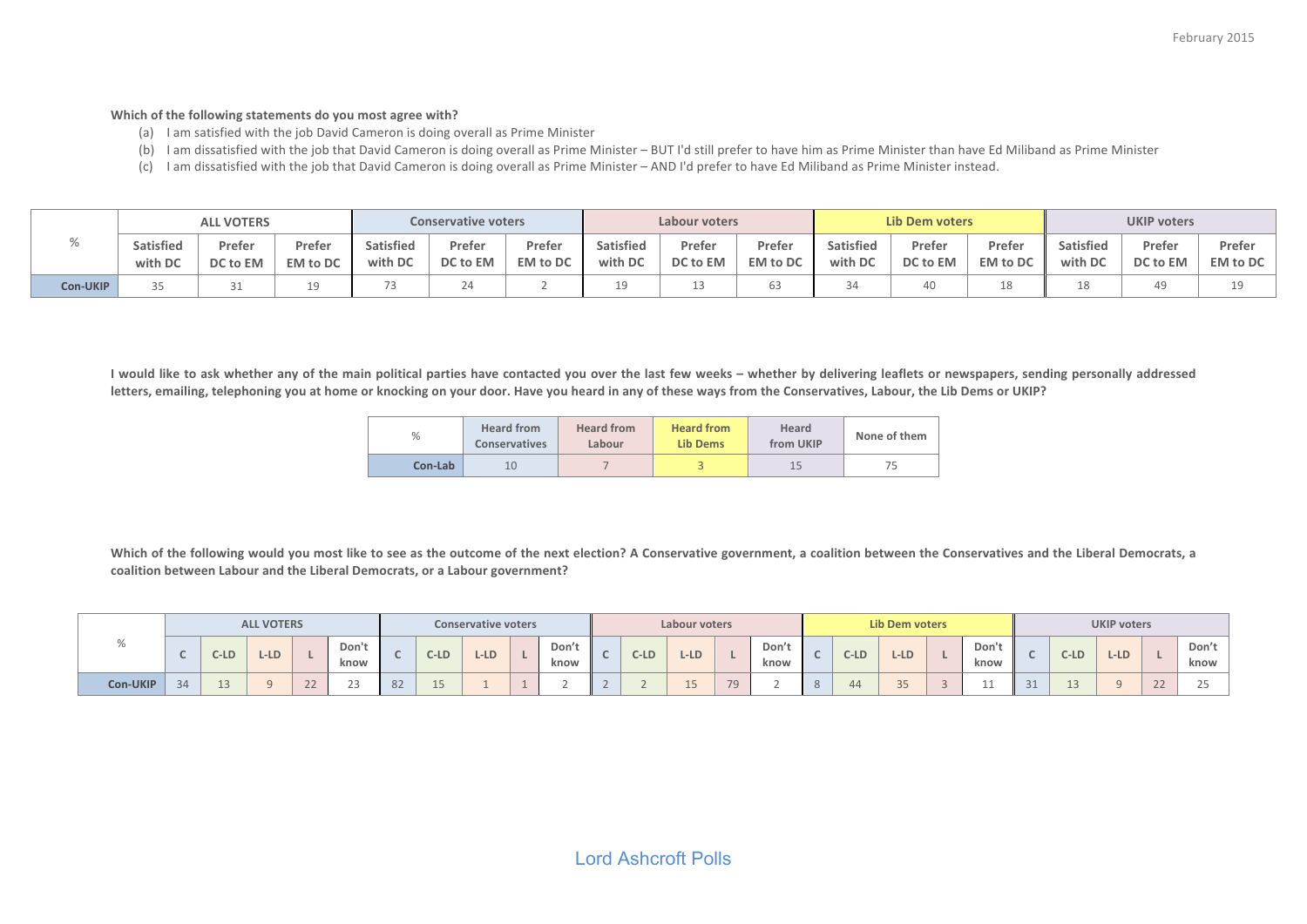### **Parties ruled out?**

#### 3. Are there any parties you would definitely not vote for at the next general election?

|                                  |                           | Con voters                  |                         |                  | Labour voters               |                                |                         | <b>UKIP voters</b> |                             |
|----------------------------------|---------------------------|-----------------------------|-------------------------|------------------|-----------------------------|--------------------------------|-------------------------|--------------------|-----------------------------|
| %                                | <b>Rule out</b><br>Labour | <b>Rule out</b><br>Lib Dems | Rule out<br><b>UKIP</b> | Rule out<br>Cons | <b>Rule out</b><br>Lib Dems | <b>Rule out</b><br><b>UKIP</b> | <b>Rule out</b><br>Cons | Rule out<br>Labour | Rule out<br><b>Lib Dems</b> |
| <b>Boston &amp; Skegness</b>     | 78                        | 70                          | 72                      | 71               | 75                          | 75                             | 71                      | 73                 | 80                          |
| <b>Castle Point</b>              | 81                        | 80                          | 67                      | 77               | 72                          | 82                             | 61                      | 83                 | 83                          |
| <b>North East Cambridgeshire</b> | 81                        | 72                          | 70                      | 60               | 58                          | 78                             | 66                      | 81                 | 77                          |
| South Basildon & East Thurrock   | 72                        | 77                          | 69                      | 65               | 70                          | 71                             | 68                      | 74                 | 85                          |

### **Economic optimism**

4. Thinking about Britain's economy – including things like jobs, wages, prices, taxes and interest rates – how do you think the British economy will fare over the next year – for the country as a whole, and for you and your family?

| %                                |      | For the country as a whole |      | For me and my family |
|----------------------------------|------|----------------------------|------|----------------------|
|                                  | Well | <b>Badly</b>               | Well | <b>Badly</b>         |
| <b>Boston &amp; Skegness</b>     | 58   | 36                         | 63   | 32                   |
| <b>Castle Point</b>              | 56   | 39                         | 61   | 35                   |
| <b>North East Cambridgeshire</b> | 59   | 36                         | 66   | 29                   |
| South Basildon & East Thurrock   | 59   | 37                         | 61   | 36                   |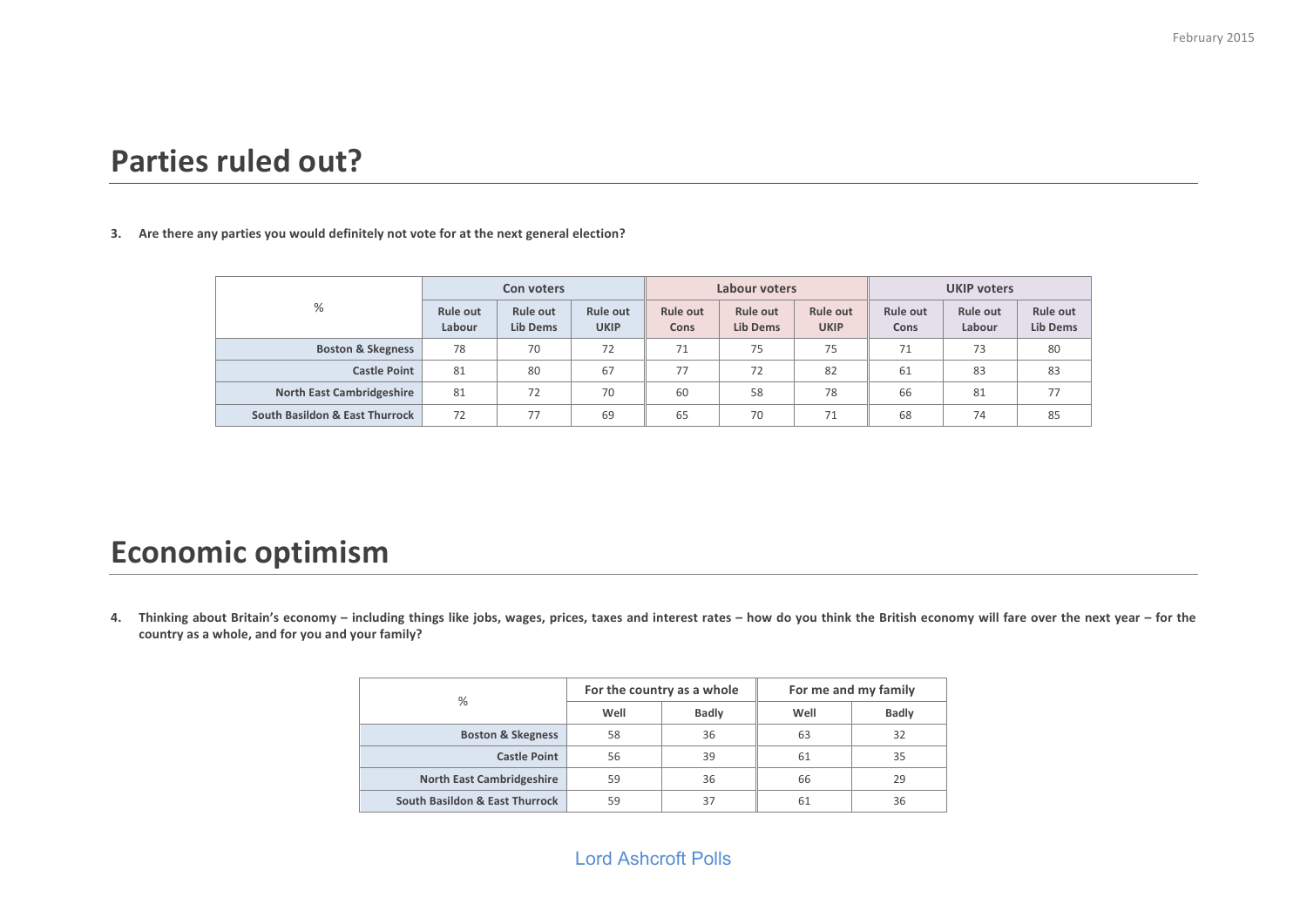#### **Choice of Prime Minister**

#### **5. Which of the following statements do you most agree with?**

- (a) I am satisfied with the job David Cameron is doing overall as Prime Minister
- (b) I am dissatisfied with the job that David Cameron is doing overall as Prime Minister BUT I'd still prefer to have him as Prime Minister than have Ed Miliband as Prime Minister
- (c) I am dissatisfied with the job that David Cameron is doing overall as Prime Minister AND I'd prefer to have Ed Miliband as Prime Minister instead.

|                                  | <b>Satisfied with Cameron</b> | Dissatisfied, but prefer Cameron to Miliband | Dissatisfied and prefer Miliband | <b>Refused / Don't Know</b> |
|----------------------------------|-------------------------------|----------------------------------------------|----------------------------------|-----------------------------|
| <b>Boston &amp; Skegness</b>     |                               |                                              |                                  |                             |
| <b>Castle Point</b>              |                               |                                              |                                  |                             |
| <b>North East Cambridgeshire</b> |                               |                                              |                                  |                             |
| South Basildon & East Thurrock   |                               |                                              |                                  |                             |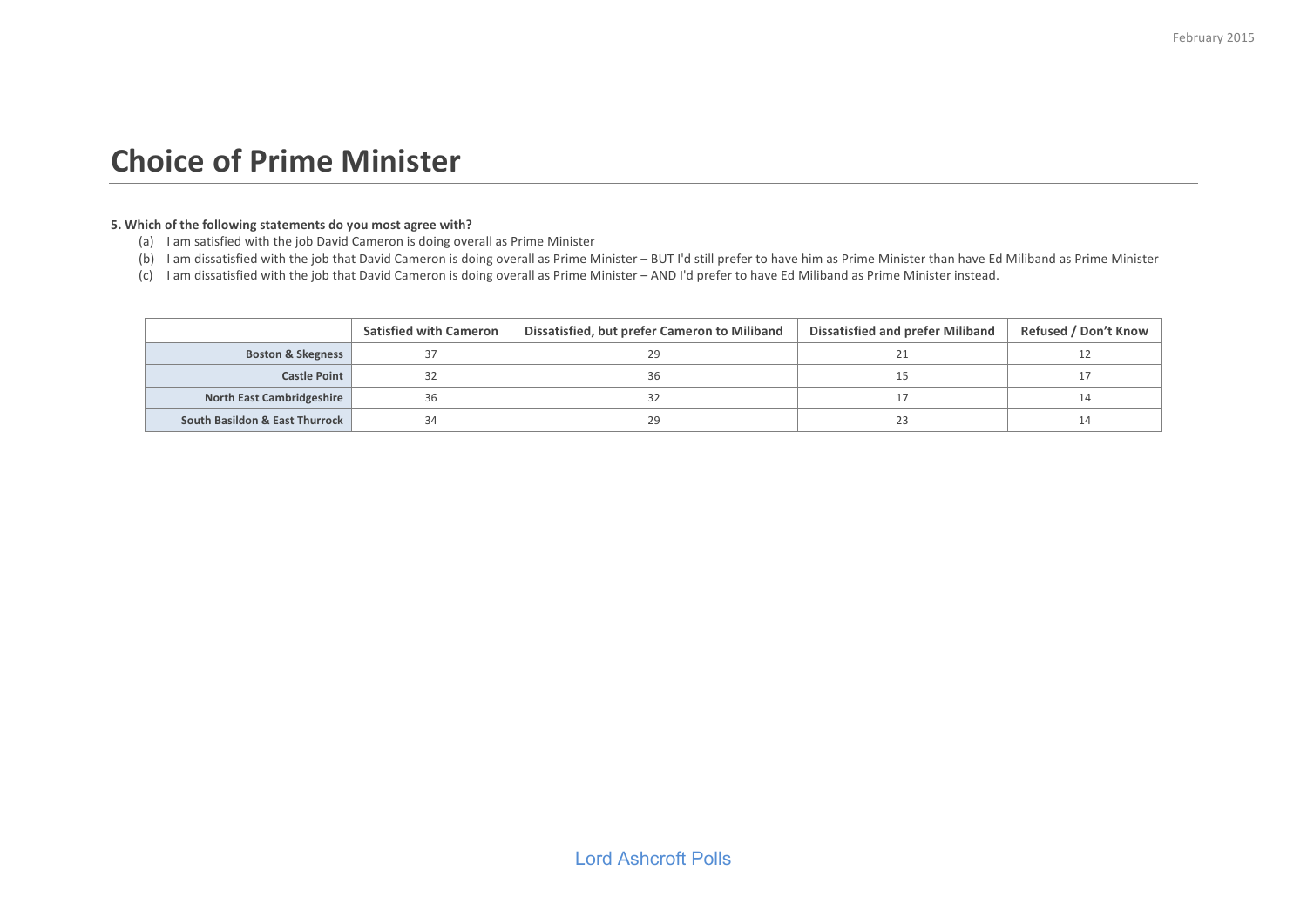## **Local campaign activity**

6. I would like to ask whether any of the main political parties have contacted you over the last few weeks – whether by delivering leaflets or newspapers, sending personally addressed letters, emailing, telephoning you at home or knocking on your door. Have you heard in any of these ways from the Conservatives, Labour, the Lib Dems or UKIP?

| %                                | <b>From Cons</b> | <b>From Labour</b> | <b>From Lib Dems</b> | <b>From UKIP</b> | From none |
|----------------------------------|------------------|--------------------|----------------------|------------------|-----------|
| <b>Boston &amp; Skegness</b>     |                  |                    |                      |                  | 82        |
| <b>Castle Point</b>              |                  | 4                  |                      | 20               | 74        |
| <b>North East Cambridgeshire</b> |                  |                    |                      |                  | 88        |
| South Basildon & East Thurrock   | 18               | 18                 |                      |                  | 58        |

### **Preferred election result**

7. Which of the following would you most like to see as the outcome of the next election? A Conservative government, a coalition between the Conservatives and the Liberal Democrats, a coalition between Labour and the Liberal Democrats, or a Labour government?

| %                                | Conservative<br>government | Con-Lib Dem<br>coalition | Lab-Lib Dem<br>coalition | Labour<br>government | Don't know |
|----------------------------------|----------------------------|--------------------------|--------------------------|----------------------|------------|
| <b>Boston &amp; Skegness</b>     | 32                         | 13                       | 10                       | 24                   | 21         |
| <b>Castle Point</b>              | 36                         | 13                       |                          | 18                   | 27         |
| <b>North East Cambridgeshire</b> | 34                         | 15                       | 8                        | 20                   | 23         |
| South Basildon & East Thurrock   | 32                         |                          | 10                       |                      | 22         |